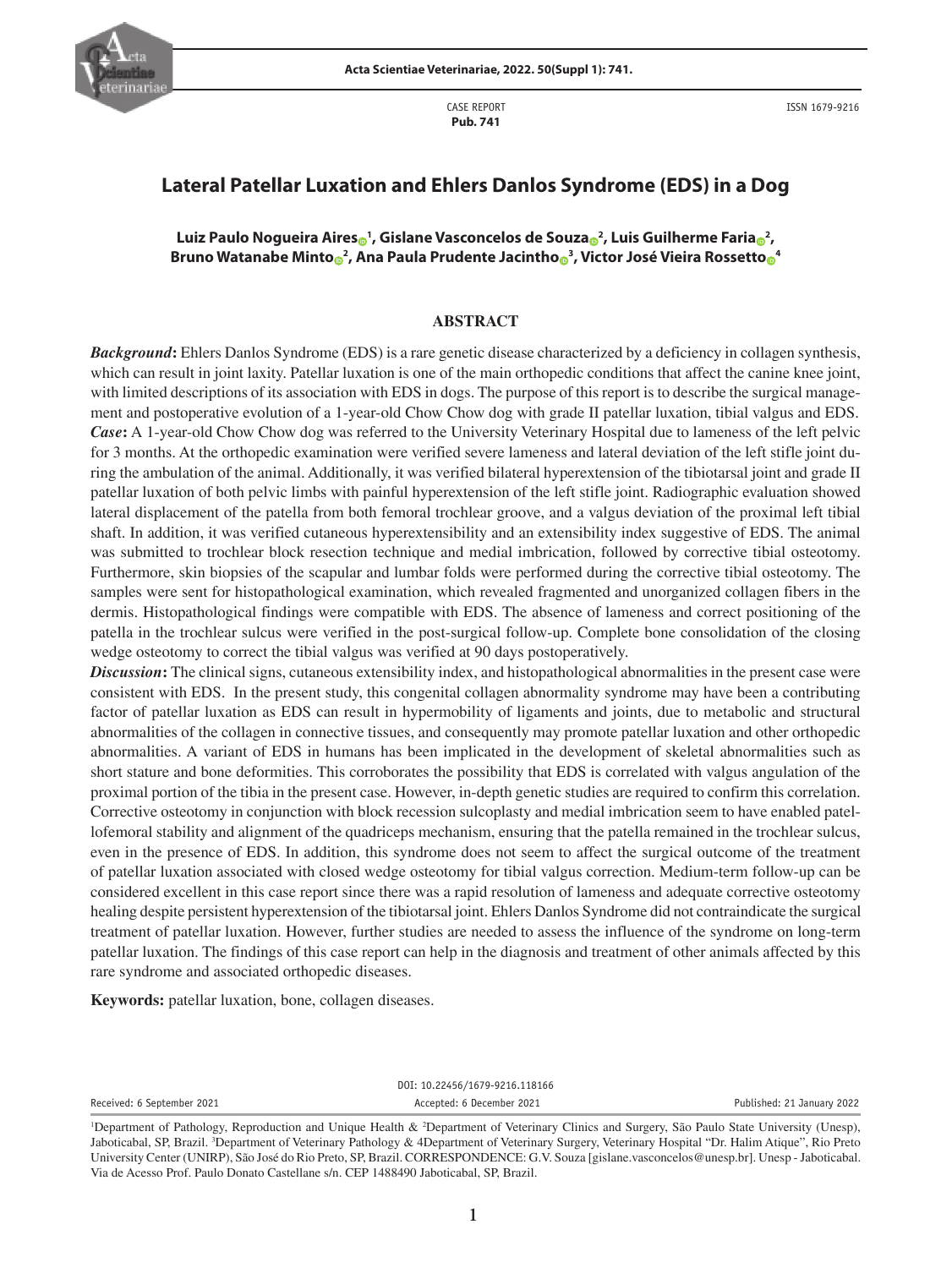## **INTRODUCTION**

Patellar luxation (PL) is one of the main orthopedic conditions that affects the stifle joint of dogs. PL is considered a developmental disorder because it mostly occurs after birth or early in life, although the underlying etiopathogenesis remains unclear. Indeed, this condition could be secondary to trauma and as a complication of the treatment of cranial cruciate ligament disease or fractures involving femur or tibia. Patellar luxation has been associated with proximal tibia and/or distal femur bone deviations, shallow trochlear groove and soft tissues abnormalities [5,6].

Ehlers Danlos Syndrome (EDS) is a rare genetic disease reported in humans, dogs, cats, rabbit, mink, cattle, and sheep. The disease is characterized by a deficiency in collagen fibers synthesis, which can cause cutaneous fragility, cutaneous hyperelasticity and joint laxity. This syndrome appears to be correlated with patellar luxation and disease severity in dogs [11].

Treatment of patellar luxation involves surgical correction of bone abnormalities and joint laxity. The surgical treatment can be challenging in animals with comorbidities, such as EDS [5].

The aim of the present case report is to describe the surgical technique and the postoperative follow-up of a 1-year-old Chow Chow dog with grade II patellar luxation and tibial valgus associated to EDS, submitted to closing wedge tibial osteotomy. To the best of our knowledge, there are no reports describing the surgical procedure and postoperative follow-up in a complex case of lateral patellar luxation associated with EDS in dogs.

#### **CASE**

A 1-year-old male Chow Chow dog was referred to the University Veterinary Hospital due to lameness of the left pelvic limb for 3 months. At the orthopedic examination were verified severe lameness and lateral deviation of the left stifle joint during the ambulation of the animal. Additionally, it was verified bilateral hyperextension of the tibiotarsal joint and grade II patellar luxation of both pelvic limbs with painful hyperextension of the left stifle joint.

In addition to joint laxity, it was verified cutaneous hyperextensibility. Due to this, it was measured the extensibility index and the result suggestive of Ehlers Danlos Syndrome (EDS) [11].

Radiographic evaluation showed lateral displacement of the patella from both femoral trochlear groove, and a valgus deviation of the proximal left tibial shaft (Figure 1). No more osseous deformities have been presented during exam evaluation.

The animal was submitted to trochlear block resection technique and medial imbrication [2], followed by corrective tibial osteotomy [5].

Preoperative planning to correct tibial valgus included the measurement the magnitude of the angulation from the center of rotation of angulation (CORA) on the tibial mechanical axis using mediolateral radiographic projections [8]. The magnitude of angulation of the proximal diaphyseal deformity was 20°.

For the surgical procedure, the animal was positioned in dorsal recumbency under general anesthesia and it has your left pelvic limb aseptically prepared. Then, the lateral arthrotomy of the left stifle joint was performed by a cranial access. After this procedure, it was performed trochlear block resection technique,



**Figure 1.** Preoperative radiographic evaluation of a 1-year-old Chow Chow with Ehlers-Danlos Syndrome (EDS). A- The craniocaudal projection shows the valgus deviation of the stifle joint and the proximal shaft of the left tibia. B- The lateral projection shows the absence of a craniocaudal deviation of the left tibia.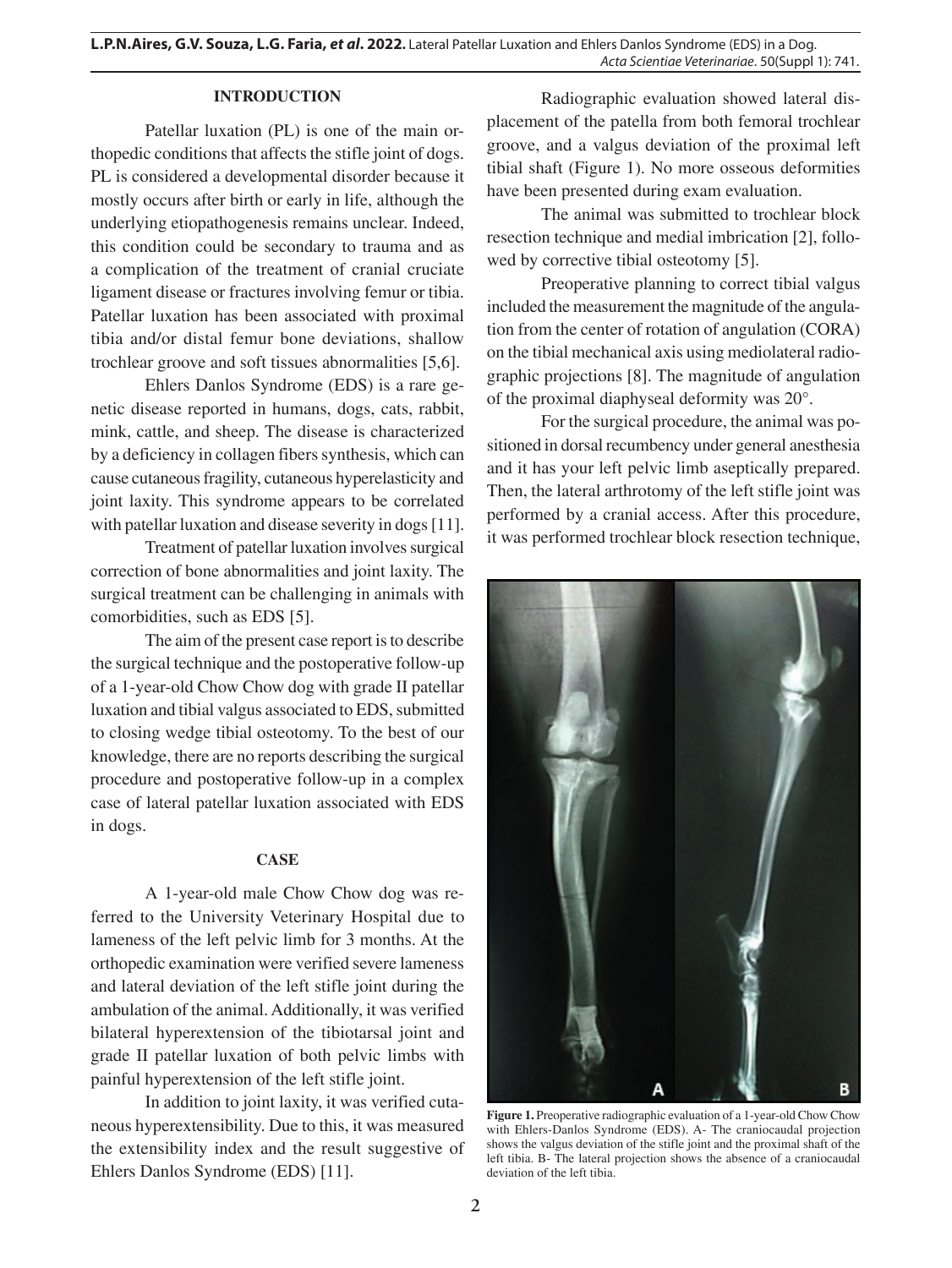followed by medial imbrication using 2-0 monofilament polyamide<sup>1</sup>. Immediately thereafter, it was performed a cutaneous incision on the medial surface of the left tibia, in order to expose the tibial diaphysis [2]. For tibial valgus deformity, a mediolateral closing wedge was then performed using an oscillatory saw. The location of the medial closing wedge was based on the CORA and the wedge angle was determine by using a sterilized caliper as well a right triangle method [10].

After the realignment of the tibia, the wedge was fixed with double locking plate, positioned in a neutralization configuration. A 2.7 mm locking compression plate  $(LCD)$  of 6 holes<sup>2</sup> was positioned on the cranial surface of the tibia, while another 2.7 mm LCP of  $10$  holes<sup>2</sup> was positioned on the medial surface of the tibia. For the cranial locking plate, there were positioned 2 bicortical screws<sup>2</sup>, respectively, in the proximal and distal segments of the osteotomy. For the medial locking plate, there were positioned 3 and 2 bicortical screws<sup>2</sup>, respectively, in the proximal and distal segments of the osteotomy.

Surgical incision was closed in layers. In addition, skin biopsies of the scapular and lumbar folds were performed during the corrective tibial osteotomy. The samples were sent for histopathological examination (HE)<sup>3</sup> which revealed fragmented and unorganized collagen fibers in the dermis (Figure 2). Thus, the histopathological findings were compatible with EDS [11].

The animal received at the postoperative period tramadol hydrochloride [Tramal Retard®4 - 4 mg/kg/PO/TID, for 7 days], cephalexin [Lexin®5 - 30 mg/kg/PO/BID, for 7 days], meloxican [Maxicam®6 - 0.1 mg/kg/PO/SID, for 3 days] and omeprazole [Gaviz V®7 - 0.5 mg/kg/PO/SID, for 7 days]. During immediate postoperative radiographic evaluation were verified the alignment of the mechanical axis of the left tibia, and the adequate positioning of the metallic implants (Figure 3).

The patient presented improvement of walking at seventh postoperative day. At 15th postoperative day, the animal did not present lameness, and the patella was adequate positioned in the femoral trochlear groove. Despite this, hyperextension of the tibiotarsal joints was still verified. The tibial bone consolidation was observed at 90th postoperative day with minimal bone callus formation and with no reluxation verified (Figure 4).

## **DISCUSSION**

In the present study, a congenital collagen abnormality known as Ehlers Danlos Syndrome (EDS) may have been a contributing cause of patellar luxation. This collagen disease can result in hypermobility of ligaments and joints, due to metabolic and structural abnormalities of the collagen in connective tissues, and consequently may promote patellar luxation and other orthopedic abnormalities [1].

The diagnosis of EDS is based on clinical signs, including cutaneous extensibility index, histopathological examination and electron microscopy [9,11]. The clinical signs, cutaneous extensibility index, and histopathological abnormalities in the present case were consistent with the disease and made possible the diagnosis of EDS. The owner of the animal declined the electron microscopy.



Figure 2. A- Histopathological examination of the skin of a 1-year-old Chow Chow with Ehlers-Danlos Syndrome-Like (EDS). Note elastic fibers presented but with an irregular distribution. B- Histopathological comparison with features of a skin of a healthy dog. [HE; 100x].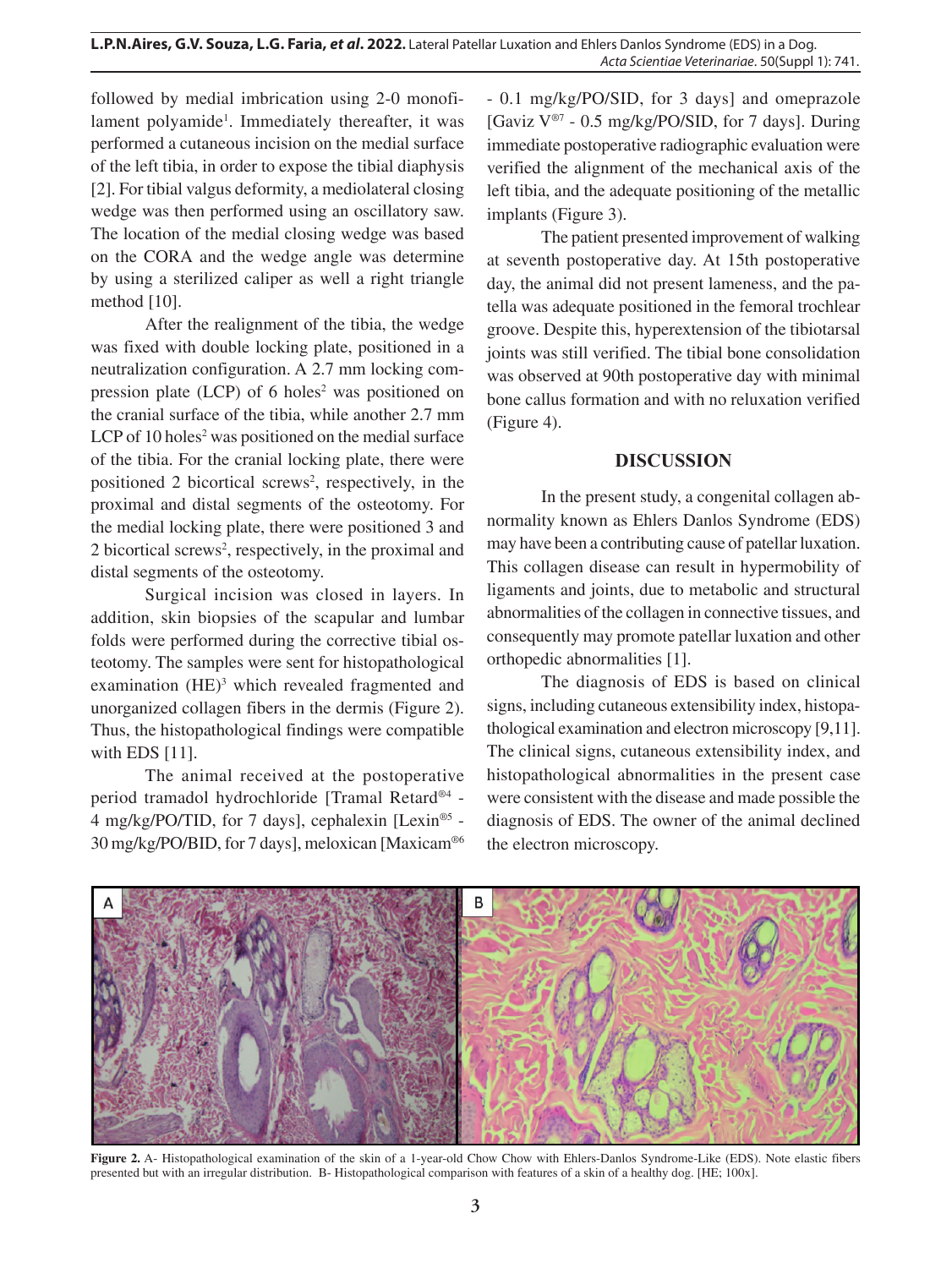**L.P.N.Aires, G.V. Souza, L.G. Faria,** *et al***. 2022.** Lateral Patellar Luxation and Ehlers Danlos Syndrome (EDS) in a Dog. *Acta Scientiae Veterinariae*. 50(Suppl 1): 741.



**Figure 3.** Radiographic evaluation at immediate postoperative surgical procedure of a 1-year-old Chow Chow with Ehlers-Danlos Syndrome-Like (EDS), submitted to corrective tibial osteotomy. A- The craniocaudal projection shows the alignment of the mechanical axis of the left tibia, as well as the stifle joint. Note the opening wedge at the middle shaft of the left tibia. B- The lateral projection shows the adequate positioning of the metallic implants. Note the opening wedge at the middle shaft of the left tibia.

The EDS has no specific treatment. Clinical or surgical management can be considered depending on the clinical manifestations presented by the animal. Promising post-surgical results have been reported after skin resection, surgical correction of prolapsed gland of the third eyelid as well as entropion in canine patient with EDS. In addition, the surgical treatment can result in postoperative complications resulting from easily tearing skin due to collagen dysplasia leading to poor tensile strength of the skin and consequently suture dehiscence [9]. Postoperative complications, such as suture dehiscence, were not verified in the present case.

Angular deformities in limbs are mainly due to abnormalities in the growth plates due to an inherited condition or secondary to traumatic events [7]. In our case report, a cause for valgus deviation in the proximal tibia cannot be elicited. A variant of EDS in humans has been implicated in the development of



**Figure 4.** Radiographic evaluation at 90 days postoperatively of a 1-yearold Chow Chow with Ehlers-Danlos Syndrome (EDS), submitted to corrective tibial osteotomy. A- The oblique projection shows the continuity of both bone cortices with minimal bone callus formation. B- The lateral projection shows bone filling of the wedge and adequate positioning of the metallic implants.

skeletal abnormalities such as short stature and bone deformities. This corroborates the possibility that EDS is correlated with valgus angulation of the proximal portion of the tibia in the present case [3]. However, in-depth genetic studies are required to confirm this correlation.

Furthermore, this syndrome causes joint laxity and have been implicated with patellar luxation and disease severity in dogs [11]. Thus, the syndrome may have contributed to patellofemoral instability, allowing patellar luxation. The fact that the luxation was lateral may be related to the valgus deviation present in the tibial diaphysis, which, in turn, triggered malalignment of the quadriceps mechanism, lateral luxation of the patella and shallow trochlear groove [6].

Although genu valgum has a high incidence in dogs with lateral patellar luxation and is associated with the severity of the disease, it remains uncertain whether the genu valgum reflects an underlying bone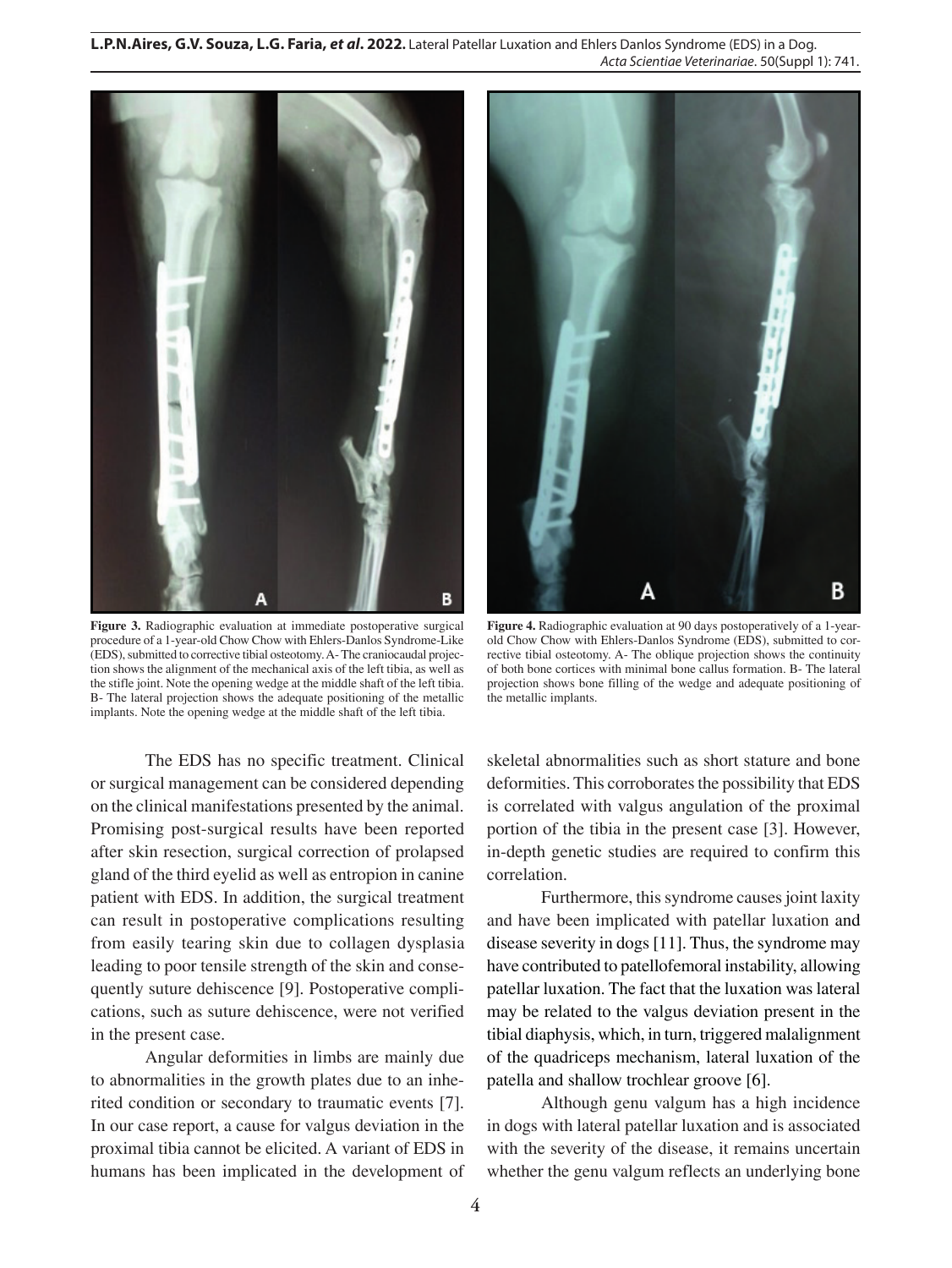deformity that would influence the development of lateral patellar luxation, or whether it would be just a posture adopted by the dog to compensate for patellar instability. The retrospective nature of most studies evaluating lateral patellar luxation makes it impossible for diagnostic images of angular limb deformities to be available [5]. Thus, further studies are needed to investigate the correlation between angular limb deformities and lateral patellar luxation. The fact that the dog in our report did not present reluxation may reinforce our hypothesis that the tibial valgus was contributing to the lateral luxation of the patella. Corrective osteotomy in conjunction with block recession sulcoplasty and medial imbrication seem to have enabled patellofemoral stability and alignment of the quadriceps mechanism, ensuring that the patella remained in the trochlear sulcus, even in the presence of EDS. Although a limitation in our study was the impossibility of long-term follow-up. Additionally, other orthopedic lesions verified in the present study, such as bilateral hyperextension of the tibiotarsal joint, corroborated the diagnosis of EDS, since the collagen disease has different degrees of systemic involvement and may cause besides cutaneous hyperextensibility, vascular fragility and multiple orthopedic disorders due to joint laxity [10].

The closing wedge osteotomy requires a rigid fixation [10]. In the present case, rigid fixation was obtained by the placement of 2 locking plates. The positioning of 2 locking plates was due to the possibility of insufficient locking of the implants in the trans-operative. In a study evaluating plates constructs in single-cycle bending and torsion, the double locking fixation showed significantly greater bending stiffness, bending strength and torsional stiffness

when compared to the broad single locking fixation [4]. Therefore, the medial and cranial placement of the plates was performed according to the forces to be neutralized [2]. The authors also consider that a single longer locking plate could be a viable alternative to the fixation performed in the present case.

Bilateral hyperextension of the tibiotarsal joint persisted after the corrective tibial osteotomy procedure, probably due to the EDS and consequently the joint laxity [1]. Although still impairing the ambulation, this orthopedic abnormality did not interfere with postoperative recovery and bone consolidation.

In summary, this report describes a successful correction of a lateral patellar luxation grade II with associated tibial valgus deformity and EDS in a dog. Medium-term follow-up can be considered excellent in this study since there was a rapid resolution of lameness and adequate corrective osteotomy healing despite persistent hyperextension of the tibiotarsal joint. EDS did not contraindicate the surgical treatment of patellar luxation. Thus, the findings of this case report can help in the diagnosis and treatment of other animals affected by this rare syndrome and associated orthopedic diseases.

#### MANUFACTURERS

 Johnson & Johnson do Brasil Indústria e Comércio de Produtos para Saúde Ltda. São Paulo, SP, Brazil. Focus Ortopedia Veterinária. Indaiatuba, SP, Brazil. Vetec Química Fina Ltda. Rio de Janeiro, RJ, Brazil. Grünenthal do Brasil Farmacêutica Ltda. São Paulo, SP, Brazil. Laboratórios Duprat Ltda. Uberlândia, MG, Brazil. Ourofino Saúde Animal. Cajamar, SP, Brazil. Agener União Saúde Animal. São Paulo, SP, Brazil.

*Declaration of interest***.** The authors declare no conflicts of interest related to this report. The authors alone are responsible for the content and writing of paper.

#### **REFERENCES**

- **1 Barrera R., Mane C., Duran E. & Vives M. 2004.** Ehlers-Danlos syndrome in a dog. *The Canadian Veterinary Journal*. 45(4): 355-356.
- **2 Decamp C.E., Johnston S.A., Dejardin L.M. & Schaefer S.L. 2016.** The Stifle Joint. In: Decamp C.E., Johnston S.A., Dejardin L.M. & Schaefer S.L. (Eds). *Brinker, Piermattei and Flo's Handbook of Small Animal Orthopedics and Fracture Repair*. 5th edn. St Louis: Elsevier, pp.597-669.
- **3 Guo M.H., Stoler J., Lui J., Nilsson O., Bianchi D.W., Hirschhorn J.N. & Dauber A. 2013.** Redefining the progeroid form of Ehlers-Danlos syndrome: report of the fourth patient with B4GALT7 deficiency and review of the literature. *American Journal of Medical Genetics. Part A*. 161A(10): 2519-2527.
- **4 Hutcheson K.D., Butler J.R. & Elder S.E. 2015.** Comparison of double locking plate constructs with single non- -locking plate constructs in single cycle to failure in bending and torsion. *Veterinary and Comparative Orthopaedics and Traumatology*. 28(4): 234-239.